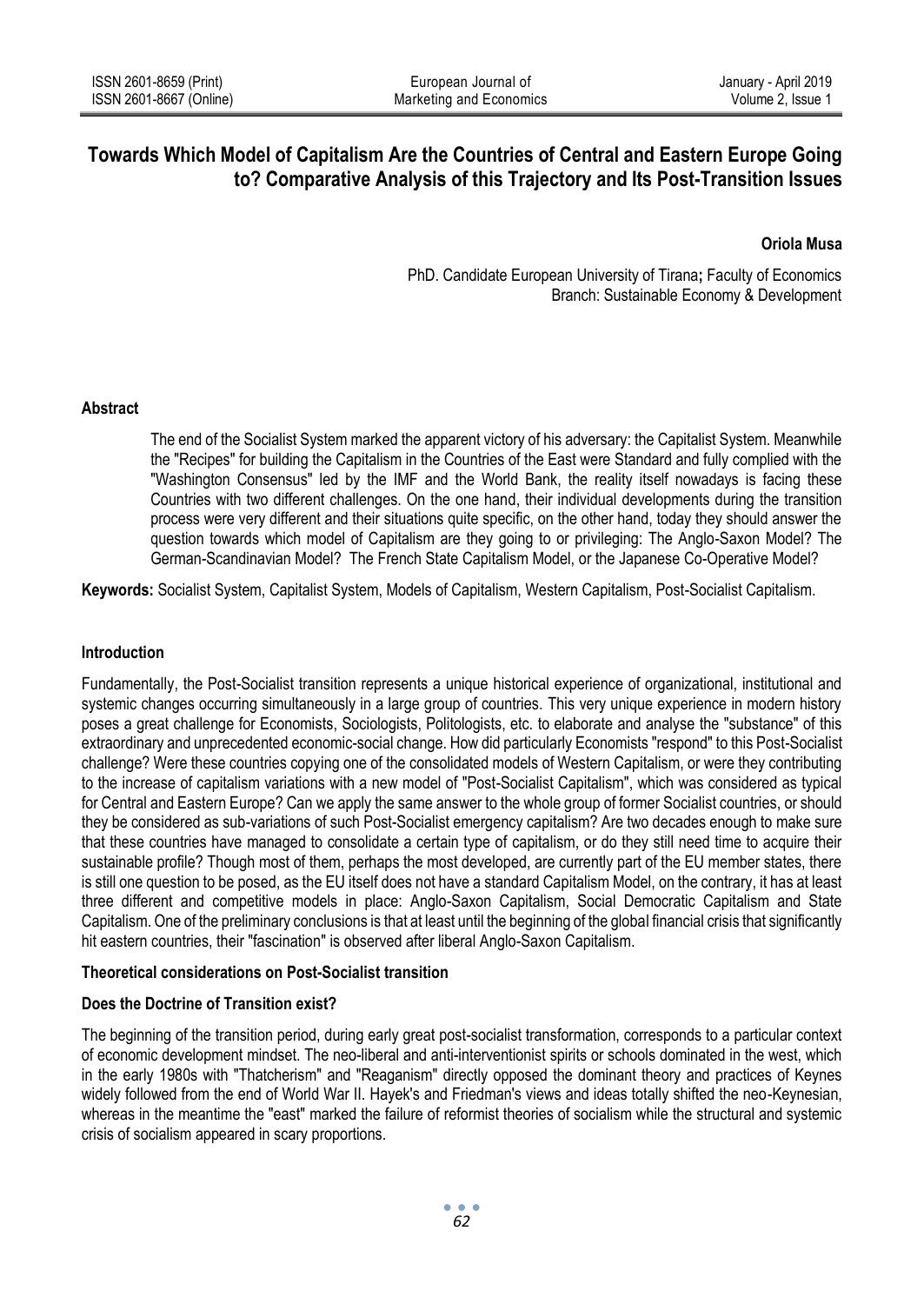| ISSN 2601-8659 (Print)  | European Journal of     | January - April 2019 |
|-------------------------|-------------------------|----------------------|
| ISSN 2601-8667 (Online) | Marketing and Economics | Volume 2. Issue 1    |

Major international organizations, whose role would be essential to the political orientation of "great transformation," represented the essential embodiment of the neoliberalism of the time. This is the "special" case of the "Washington consensus" between the IMF and the World Bank, while the EBRD, the OECD, the EU and the governments of the main Western countries essentially shared the same neoliberal principles. Only the UN and th[e UN Economic and Social Council](http://en.wikipedia.org/wiki/UN_Economic_and_Social_Council) –ECOSOC, due to their traditional ties to "Keynesian doctrine", seemed to have a somewhat different position to "the spirit of post-socialist reforms".

Such was the link where the so called the "Doctrine of Transition" was based, which imposed on all central and Eastern Europe countries. This doctrine contained various influences and trends such as: the monetary concept according to which "inflation is the greatest evil"; unemployment is a structural adjustment variable oriented by the structural conditions of the economy; the rational anticipation of economic agents, according to the neoclassical thesis, minimizes to the utmost the desire and effects of state interventions; according to the concepts of the supply economy, "the demand is secondary compared to the supply"; Hayek's concept according to which "the market is self-regulating and there is no need for State intervention," or Adam Smith's "invisible hand" theory; the belief that eastern countries should only favour the "Minimum State"; the philosophy of the "Washington Consensus" based on "sacred trinity - stabilization, liberalization, privatization".

However, the basis of this doctrine were basically based exclusively on the *"Neo-Classical Mainstream"*, in individual rationality, in the paradigm of the general equilibrium, in the efficiency and the optimum of a transparent and competitive market, in the efficiency of resource allocation, etc. All this reasoning ultimately relied on a normative view of an ideal theoretical situation of equilibrium and transparency. Thus, applying this scheme to the transition conditions, we conclude that: the situation of the final equilibrium, previously known as the "market economy", strictly defines the shortest, most efficient and direct way to point the departure, that is the inefficient socialist economy in complete crisis.

The transition period would inevitably have an unbalanced character, accompanied with many ups and downs or obstacles of different nature. Accordingly, it had to be as short as possible, putting all best efforts to accelerate the reforms. As to the instruments and means by which it would be implemented, the logic to be pursued was as follows: stability would eliminate the negative effects of inflation; privatizations would establish concrete conditions to promote economic agents towards efficiency; liberalization would create a favourable environment for real competition and would pave the way for "creative destruction" of the industries and branches of the economy inherited from the old socialist system.

In this context, the "Transition Economy" began to grow, since its inception it was nothing but the "extension or expansion of the standard neoclassical economic theory in another sphere in the former socialist countries and economies". This was an unknown form of system convergence theory, also considering that international institutions as the most influential and decisive stakeholders in the transition process were prepared to apply a "unique recipe" for all transition countries. The transition strategy and the structural adjustment plans were unique to everyone.

# **Contribution of the " Institutional Theory "**

In the early 1990s, the transition reforms' processes were almost completely dominated by the liberal paradigm, which was widely applied in transition countries, but after a first period lasting several years, many harsh criticisms were introduced, especially regarding the "underestimation of institutional reforms". The main criticism came from the World Bank, which through Joseph Stiglitz, at that time chief economist and vice president of the World Bank, publicly formulated "the emergence of a post-Washington consensus that had to take into account the specifics of Central and Eastern European countries transition "(Stiglitz, 2002).

After the Russian crisis in August 1998 and the deception of the 3-4 billion IMF aid fraud, IMF executives took Stiglitz's criticisms more seriously, estimating that "for countries in transition, it was necessary to progress with the so-called secondgeneration reforms" that highlighted the institution's development. In November 1999, Michel Camdessus, the IMF General Director, stated that *"building solid social, political and economic institutions is a necessary prerequisite for implementing macroeconomic policies".* This moment is considered as the *"triumph of institutional thinking and theory"* as regards the analysis and interpretation of the transition specifics from planning to free market.

Transition does not only consist in the opening or creation of wide opportunities for private initiative and competition, but it also implies destroying older institutions and creating new ones. . The interest groups' struggle in having a higher influence than others is one of the basic characteristics of such institutions, while the "institution economy" theory also studies this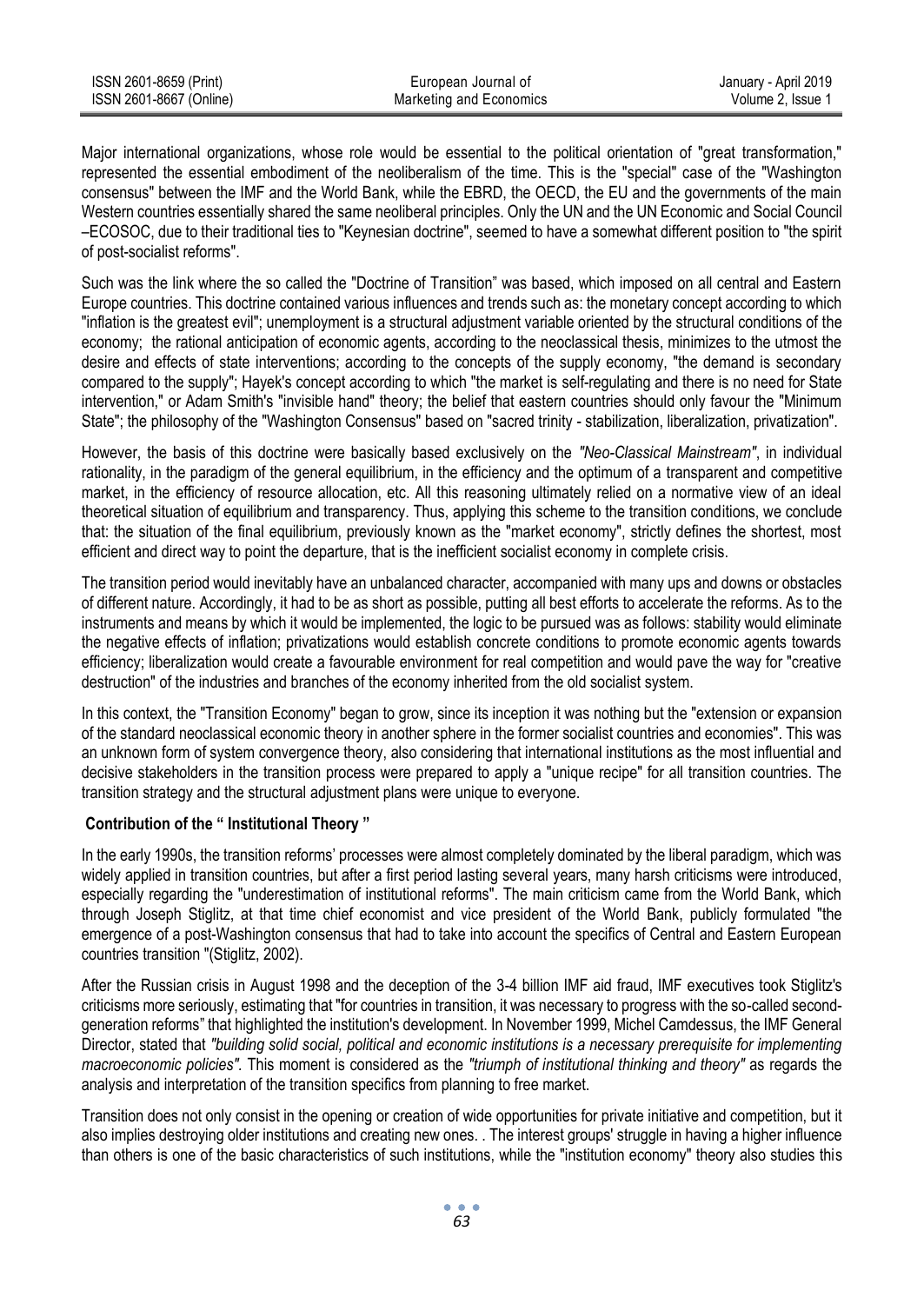| ISSN 2601-8659 (Print)  | European Journal of     | January - April 2019 |
|-------------------------|-------------------------|----------------------|
| ISSN 2601-8667 (Online) | Marketing and Economics | Volume 2. Issue 1    |

particular feature. "Olson's paradox"<sup>1</sup> proves that under certain circumstances, collective agreements do not transform into effective action if there is no individual interests. This idea, especially after 1999, is widespread in many analyses and works on transition. However, the simple integration of the institution word and notion is not enough to properly analyse transition. Furthermore, *"the study of institutional change only is not enough to establish an institutional economy of radical change represented by transition"* (Vercueil, 2000). This can be achieved if the basis lies on an explanation of the interactive process between institutions (genesis, development, substitution) and individuals involved in economic activities.

From an institutional point of view, the transition of the former socialist countries introduces a unique perspective as it calls for a strong suspicion of all institutions inherited from the socialist past, accompanied with a redefinition of all economic processes and individual selection that occur during the transition. In this perspective, transition is itself a typical model of institutional change where institutions are conceived as *"a collective production disposition and interpretation of rules"* (Vercueil, 2000). This definition provides the opportunity to integrate the collective dimension of institutions, both for groups and individuals, acting through mediation of rules.

## **Among all Capitalism Models - which one to choose?**

1

Economic policy debates focused on the fatality of the "black and white" view: if centralized planning was a failure then we would have to immediately shift to the free market. This was the subject of any economic policy in the former socialist countries during the first years of transition. The same existing belief for socialist institutions was then replaced by the market beliefs, making the myth of the hero Marxism-Leninism be replaced by the myth of miraculous liberalism. In this context, the governments of the eastern countries, advised by international experts and institutions, were more than willing to radically change any kind of institution considered to be the "legacy of the past" and to shift to capitalist systems.

Schematically, the principle model of capitalism at "circulation" as an option for Central and Eastern European countries in the early 1990s were:

- **"Anglo-Saxon Capitalism"**, primarily the British and American one, dominated by the role of the market in organizing economic relations, not only in the productive and financial system, but also in the labour market, public services, and "functions of the government" such as health, education, research, fiscal system, social protection, etc. Individual freedom and free competition are the fundamental values behind this model, while its strengths are dynamism, innovation, flexibility, adaptation, law and contract, etc.

-**"State Capitalism"** applied in countries such as France, Spain, Italy, etc., is in favour of the great role of the State in intervening in economy and public affairs to regulate the organization of economic activities, to control the market orientation, to ensure better social justice, etc. Equality and solidarity are considered the most obvious values of this model.

**-"Rhénian capitalism"** or the Social-Democratic model, applied mainly in Germany, Austria, Sweden, Finland, Norway and Denmark, is featured by a high partnership between trade unions, owners/entrepreneurs and the State, direct State intervention to the economy and the behaviour of economic stakeholders, a highly developed system of social protection and social rights and a sustainable monetary policy and the important role of banks, mainly regional ones.

**-"The Asian Corporate Capitalism"** model implemented in countries such as Japan, South Korea, Taiwan, Hong Kong, etc., which relies on a high level of interaction and complementarity between relatively regulated markets, a poor social protection system acknowledging a high degree of social differentiation, a financial system oriented towards long-term relations between banks and enterprises. This model provides an important central role for large companies/enterprises in terms of professional training of managers and manpower, and guarantees a sustainable career system.

Upon their own choice, eastern countries had to make decisions conditioned by 4 four dilemmas or real opportunities: firstly, to follow one of the already known and consolidated models of capitalism by "copying" the respective legislation, institutions, etc., of that model that seemed the most efficient; secondly, to adopt "acquis communitaires" as a necessary condition for the integration into the EU, however without any specific reference to any model; thirdly, try to understand the historical

<sup>1</sup> Mancur Olson observed a paradox in "the logics of collective action". According to him, the mobilization of individuals in favour of a common cause is not the same. Olson found that "even when there are situations where individuals can benefit from various advantages by engaging collectively, a part of them are never engaged again."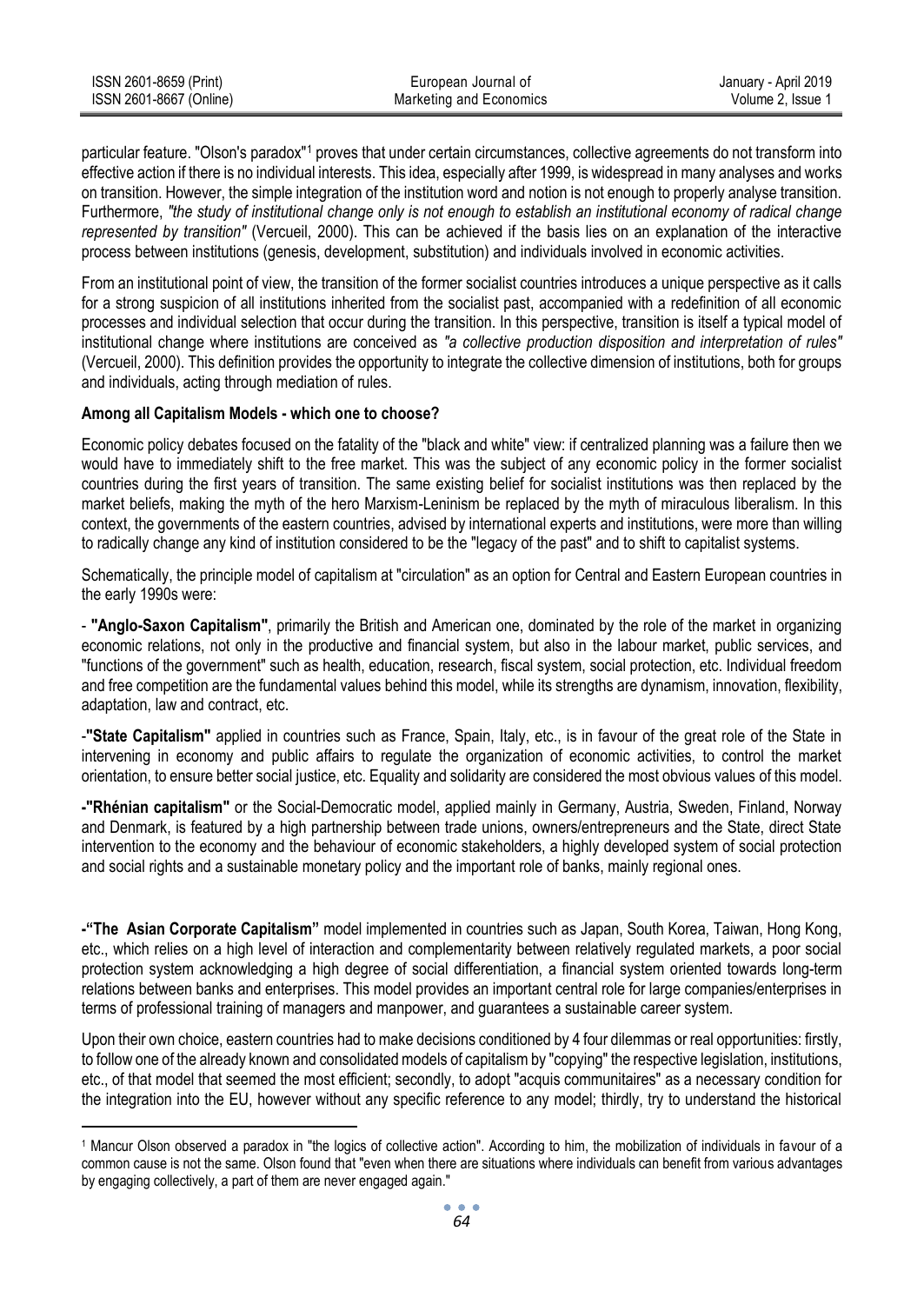| ISSN 2601-8659 (Print)  | European Journal of     | January - April 2019 |
|-------------------------|-------------------------|----------------------|
| ISSN 2601-8667 (Online) | Marketing and Economics | Volume 2. Issue 1    |

trajectory and the fundamental changes that the four models themselves had undergone and suffered under the influence of globalization, European integration, the impact of economic and financial crises, etc.; fourthly, to exclude the possibility the Asian capitalism that proved to be very complicated and closely linked to Confucian traditions and Asian cultural and historical specifics.

Under these conditions, it seemed that the most reasonable and probable option was to choose between the model of state capitalism that somehow complied with the historical eastern tradition of the role and intervention of the State in the economy, its regulatory role, its necessity in the application of redistribution, the resolution of social conflicts, social protection and the Anglo-Saxon disputes, which would eventually remove these countries from the dominance of politics over economy, from the bureaucratic power that would enable them to implement real structural reforms and give the utmost legitimacy to the free market, which would establish a consumption society that these countries had long dreamed of, and which would ultimately best "satisfy" the demands of international institutions such as the IMF or the World Bank. In its 2000 report, the EBRD learned an "important lesson from the experience of transition countries", according to which "during the decade 1990-2000 there was no single transition path from the centralized economy of the communist regime towards the unique and easily identifiable form of free market and capitalism ... it seems that most of these countries were developing their own specific capitalism."

## **Profile and features of capitalism in Central and Eastern Europe. Comparative Analysis**

Different authors divide the transition period into two parts: the first part, 1990-2000, when the various transition trajectories "fluttered" into some sort of post-socialist emergent capitalism composed of various national specifics; and, the second part, 2000-2008, when the consolidation and profiling of the capitalism model begins, compared to the standard models of developed capitalist countries. Driven from the specific analyses of specific countries or similar groups of eastern countries, several specific features and characteristics may be evidenced regarding such capitalism models. A relatively homogeneous group with similar features is the group of countries such as Hungary, Poland, the Czech Republic and Slovakia.

*Hungary*. It is estimated that the "Hungarian Model" of capitalism is characterized by a high degree of paternalism of the State, which translates into a high level of income distribution, under a significant fiscal pressure, into a universal social protection regime, based on a high financial support for enterprises. J. Kornai (1997) highlights that this situation is somewhat a long-lasting Hungarian tendency that began in the 1960s, consolidated under the objective of "calming down socio-political tensions and protecting the population living standards". Additionally, in the early 1990s, Hungary proved to be one of the most advanced transition countries, and its reformist traditions associated with the will for unrestricted opening to the West provided Hungary with great confidence as regards foreign investment and the confidence of investors in making Hungary one of the most important FDI destinations in Eastern Europe. The very original and highly effective form of privatizations involving companies, banks and public enterprises facilitated industrial companies to benefit from financial support provided by banks, which were quaranteed under a special state quarantee fund. If we compare it with the above standard models, Hungary shows a very close tendency to the model of State Capitalism.

*Poland*. The "Polish Model" of capitalism is characterized by the existence of an important state sector in the economy that generates about 25% of the GDP of the country, with large public enterprises and a state that through its interventions appears to be one of the main stakeholders of the economy (through the provision of support for enterprises facing difficulties, provision of financial facilities for vulnerable enterprises, prioritisation of certain sectors they consider to be "locomotive sectors of the economy", striving to ensure a transparent compromise between employers and employees to guarantee employment and minimum level of wages), with a significant influence of trade unions being imposed to the market and entrepreneurship in filing their claims, etc. Poland ranks among the most successful eastern countries as regards economic, financial and social development, and in general it is estimated that it is trying to build a "Hybrid Capitalism Model" similar to the French and the social-democrat German-Scandinavian one.

*The Czech Republic*. The Czech post-socialist capitalism model implies that the state continues to have an important role, regardless the almost constant liberal orientation of most of the Czech governments of these two decades of transition. During the first decade of transition, in which state-owned banks controlling investment funds became owners of stateowned enterprises, the State, directly or indirectly, became the main owner of a part of the capital of banks and companies.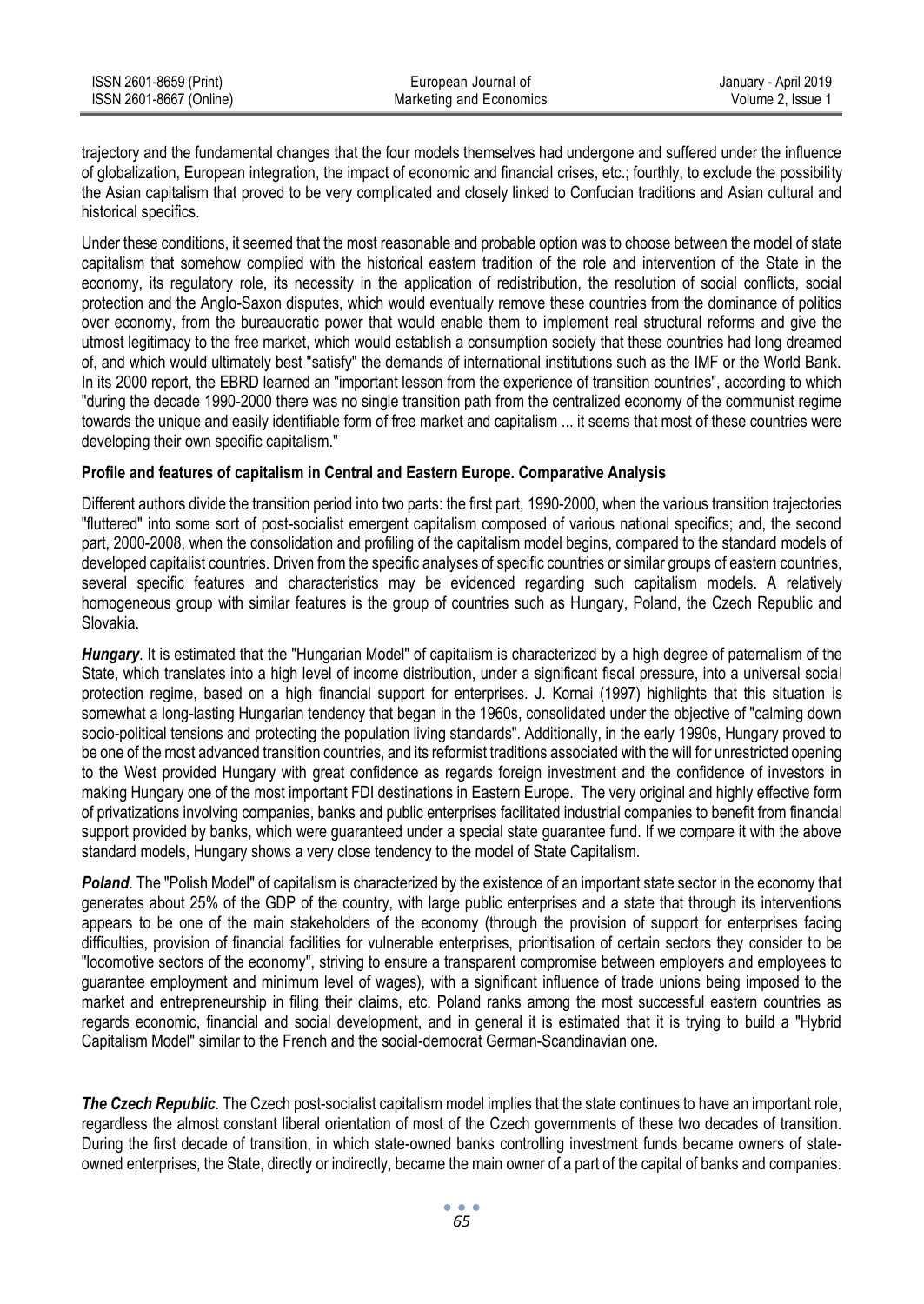| ISSN 2601-8659 (Print)  | European Journal of     | January - April 2019 |
|-------------------------|-------------------------|----------------------|
| ISSN 2601-8667 (Online) | Marketing and Economics | Volume 2. Issue 1    |

These links and state support facilitated access of large companies to banking loans, significantly mitigated their budget constraints in terms of restructuring, guaranteed employment in central and Eastern Europe, and paved the way to an efficient social protection regime. The Czech model demonstrates a high level of compatibility and institutional harmonization in the context of a genuine combination between economic liberalism and social democracy.

*Slovakia*. It is considered as a surprising "Original Model", given the analysis of the first years of transition where Slovakia was considered to be the most problematic part of former Czechoslovakia: heavy industry with old technology, specialization and orientation mainly towards the Soviet Union, limited natural resources, etc. However, Slovakia surprised everyone with the special path it followed: transforming the political power of old elites into economic power, using privatizations as a privileged tool for acquiring and ensuring the necessary capital for young businessmen, preferential sale of public enterprises to managers close to political power, encouraging large industrial companies to buy state-owned banks to consolidate powerful industry-financial groups, strong mediatization of the relationships between political power and economic power to identify the stability of the system, etc. Political and economic ties between state-owned enterprises and banks, with the support of the State, guaranteed them, especially in the first phase of the transition, strong access to banking loans. Export dynamics and high public investment were the first strong incentive for the Slovakian economic growth during the first decade of transition. The State presence was also very high as regards income distribution, social protection system, poverty reduction, etc.

*Bulgaria*. Transition started as a fiery supporter of "Ultra-Liberal Policies and Anglo-Saxon Capitalism," but gradually, especially in the first decade of transition, it was highly confused "between liberal capitalism and the social market economy". Lawrence Nowicki (1994) describes the Bulgarian solution and transition as a "market-friendly" version, where all best efforts to build a "free market" are outlined, however highlighting that "the difficulties to build such kind of market and its failure to operate according to the western free market logic, force the state to play a priority role in the operation and management of the economy." According to him, the most appropriate term for Bulgaria would be "mixed economy".

A typical Bulgarian characteristic lies in the fact that the difficulties in establishing a free and real market were replaced by the creation of economic-financial networks and clientelist relations among the representatives of the old political power, as many authors conclude that "these networks expanded so much that they replaced the market". These networks did not operate according to market rules and laws, but according to their own "rules of the game." Instead of the "market economy", the "networking economy" was established, dominated by the former communist era nomenclature. This also favoured the privatization process where former high officials of the communist period became the first and largest beneficiaries. In Bulgaria, the clientelist networks became the fundamentals over which capitalism was built. Under these circumstances, the State was transformed into the only force that could safeguard the competition rules and balance the emerging interest groups and collective interests, especially vulnerable social groups.

Even two decades following the beginning of the transition, the Bulgarian reality proves that "the redistribution of assets" is generally performed in the interest of a small social group made up of the former communist nomenclature. During the popular protests of 2013, Tsvetozar Tomov underlined that "the Bulgarian government must break the bonds between the power and the grey economy of monopolies. Bulgaria can no longer be ruled by the oligarchs, especially after becoming an EU member state." All this proves that Bulgaria can be profiled as a "state capitalism" that tends to apply a model of "social market economy".

*Slovenia*. Resistance on behalf of gradualism. After gaining independence from the former Yugoslavia in 1991, Slovenia continued to believe in the values and benefits of the old system "self- administering" especially in the area of social services, health, education, etc., Which had been on many levels higher. In this sense, during the transitional period, Slovenia preferred becomes almost totally governance of "left centre" social-democratic, very sensitive to populist pressures and resistant to the liberal policies of "creative destruction" recommended by the IMF and the World Bank. Slovenian gradualism was profiled as a result of the struggle and populist aspirations that met the building capitalism objectives, always demanding the fragile balance between the "neo-liberal program" and social syndication pressures on behalf of a "social-liberal" capitalist model.

Unlike many other socialist East European countries, Slovenia proved more "resistant" to liberal policies package "consensus of Washington": slow privatization rate in the name of creating a "mass popular force" and elimination of a " aggressive privatization ", State storage as the largest shareholder in large enterprises, banks and strategic sectors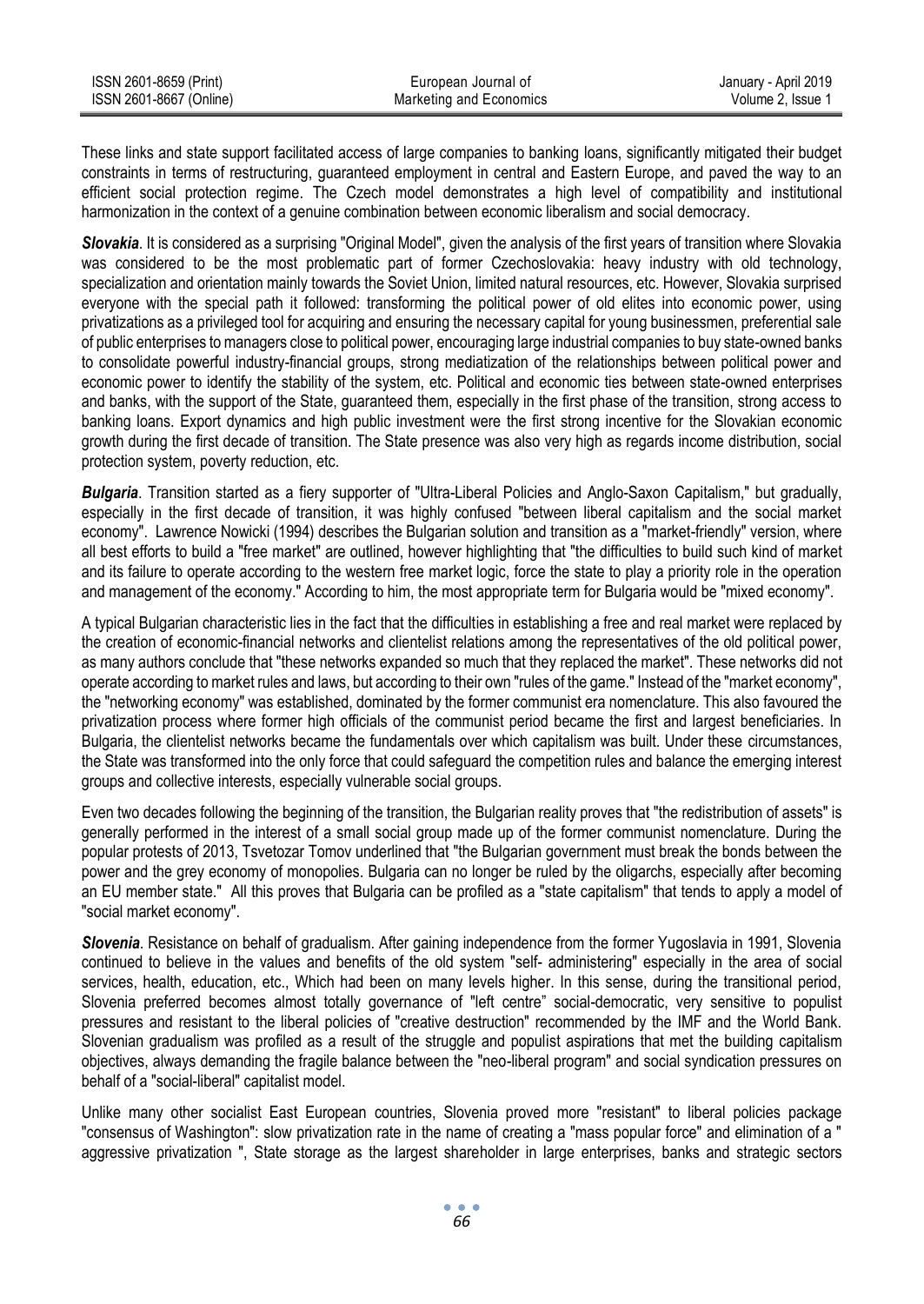| ISSN 2601-8659 (Print)  | European Journal of     | January - April 2019 |
|-------------------------|-------------------------|----------------------|
| ISSN 2601-8667 (Online) | Marketing and Economics | Volume 2. Issue 1    |

stagnated over the pension reform, rejection of the flat tax, no liberalization of wages, openness and slow liberalization of the market, doubts positive effects of FDI, etc.

The situation changed sense in 2004, when Slovenia became an EU member, moving away from the "gradualism" and resistance to liberalism and undertaken a number of reforms required by the European Commission such as pension reform, labour flexibility, taxation, openness to FDI, applying a flat tax, reform of VAT, deepening and acceleration of privatization in the banking sector, insurance, telecommunications and energy, reduce structural imposing force, expanding the policy range in favour of competitiveness, expanding the public-private partnership, etc. For these reasons, Slovenia is classified as a "specific capitalism model" Social-Democratic nuances.

*Estonia*. It is **e**videnced in its economic model and very specific social. Member of the EU in 2004 and the euro zone in 2011. The country that experienced two difficult moments during the transition years in 1990-95 when it achieved with rather liberal measures the post-Soviet transition from plan to market, and from 2008 to 2012 when it was severely affected by the global financial crisis, it is developing an original capitalism, which is an intermediate form between social-democratic capitalism and the corporatist one. All Estonian governments since 1990 have respected the policies that guarantee economic success: macroeconomic stability, balanced budget, public debt control, liberal legislation "Business friendly" for foreign investments, liberalized trade, moderate fiscal policy, etc.

Although regarded as one of the countries with the most liberal economy of northern Europe, Estonia is known for successful efficient social policy. What differentiates Estonia from other former socialist countries? Firstly, the existence of a broad consensus of stable political when it comes to key macroeconomic policies and strategies of economic and social development, a consensus has never been in doubt since 1990. Secondly, the lack of political polarization ideological and a special practice of consensus arising particularly from their religious roots of cultural Protestant Lutheran. Thirdly, their consensus is perceived as a synonym for "state corporatist" and transparent. Fourth, Estonians are known to quite a high level of trust and respect for institutions as a place where laws are drafted, are adopted and implemented with extraordinary transparency.

*Russia*. Despite its specificity, it seems that Russia is consolidating a "State Capitalism" post-Soviet. From this perspective, the Russian transition can be analysed in two specific periods: 1990-1998 period, the stage known as "neo-liberal" of transition, characterized by a large presence of the IMF and US advisers, which culminated in financial crisis of 1998 and a strong decline of 40% of GDP compared with 1990, and 1999 to 2013 periods, or "Putin Era" characterized by the presence of a new model of "state developer and guardian" and a strong discretionary policy.

The strong development sectors mainly rentier Russian economy as petroleum, natural gas, various metals, timber, etc., and complication of the international context, made the option "liberal-pragmatic" in the first decade of transition, to be replaced with state capitalism and "the strong hand of the state" by creating opportunities to be realized basic Russian targets such as industrial restructuring that should increase Russia's competitiveness on international markets, developing strategic sectors such as aeronautics, nuclear energy, telecommunications, the arms industry, etc. After 1999, all the unearned income coming from the sale of raw materials and energy sources, by this time in the hands of large oligarchs who benefited from the chaotic clientelist privatizations. He passed completely under state administration. Return in capitalism model with strong and very present State, was constrained by weaknesses and problems that showed the banking system and financial markets in Russia, prompting the state to take direct responsibility for their management.

Another important element that profiled Russia as a state and capitalism was "coping with the crisis of legitimacy faced by many Russian governments in the years 1993-2000, as a result of very dubious privatizations in key sectors of the economy, which Russian society regarded as an "open stealing" national assets. This lack of legitimacy associated with an impoverishment of and blocking the development in many regions of the country, pointed to the need plan the design and implementation of active development policies should be guaranteed by a strong State presence and a better distribution of economic growth, which was also guaranteed by the State as the only credible actor and strong at the moment.

After 2005, Russia concluded an attempted for compromise between "interventionist" strong state representatives and "liberals" who sought a greater role to the market and private sector development, making Russia go towards capitalism model more or less similar to France or Italy of the 1980s, a kind of system dominated by "development state" that does not exclude a strong private sector (Sapir, 2013).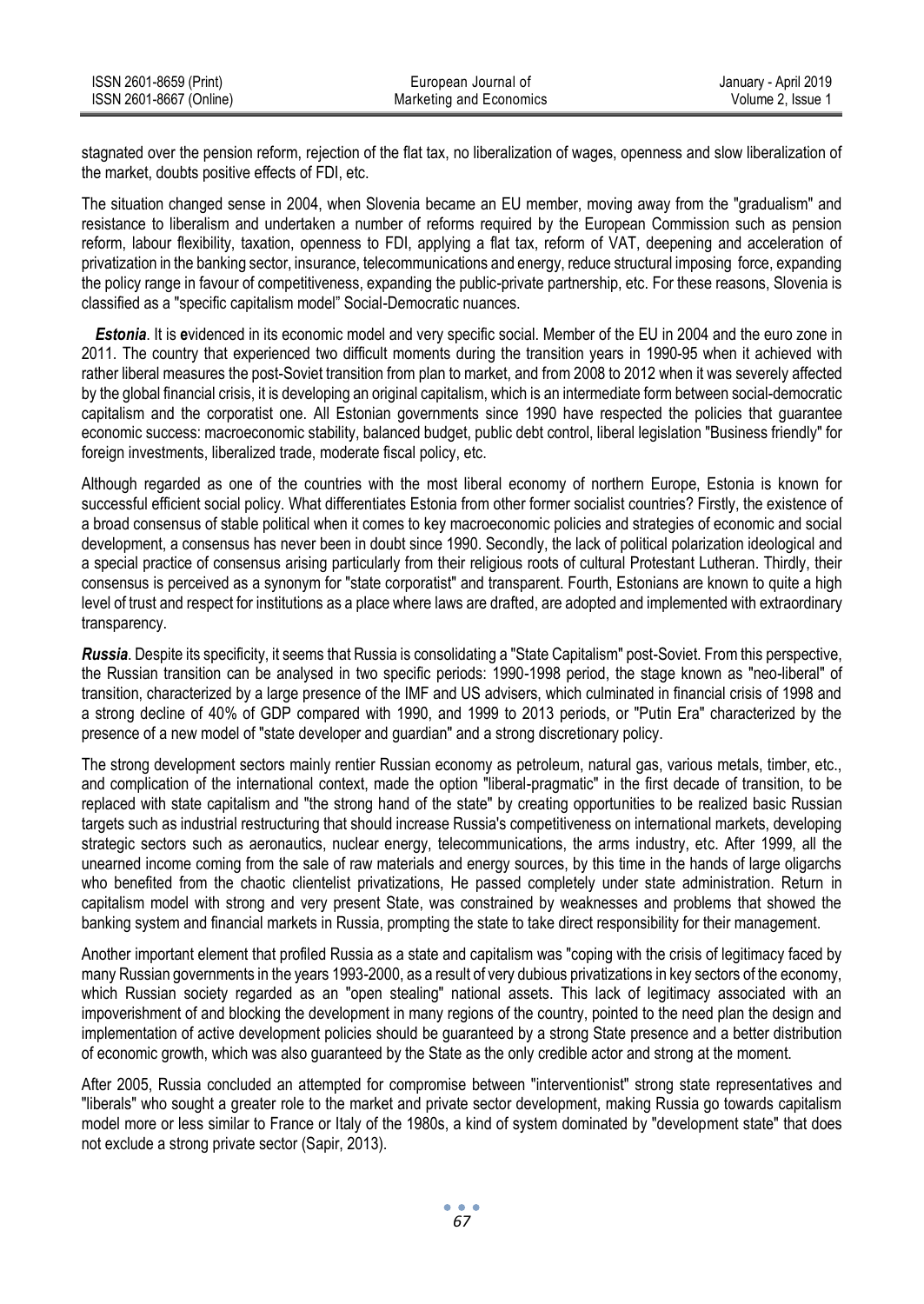| ISSN 2601-8659 (Print)  | European Journal of     | January - April 2019 |
|-------------------------|-------------------------|----------------------|
| ISSN 2601-8667 (Online) | Marketing and Economics | Volume 2. Issue 1    |

*Albania*. Has had never been known in the past experiences with the capitalist system. Consistently regarded as one of the countries at the end of the Second World War, they tried to build socialism without passing the stage of capitalism, and whether partial or short-term period. Considered as the "*Orthodox Socialist Bastion*" that had begun the transition "from plan to free market" later than all the other countries of central and eastern Europe, he managed, however, that within a few years was successful country in reforms its structural macroeconomic in full conformity with the "Washington Consensus" (Williamson, 1994).

During the 1992-1996 period, Albania was able to control its galloping inflation beginning of the post-socialist period, GDP increased steadily, reduced unemployment, improved budget deficit, the exchange regime adopted free currency, a banking system built with two levels to ensure the functioning of an independent central bank, liberalized trade and prices, etc., being described as "excellent student of the IMF's" (McAdams 1997).

Despite huge political pressure when it came to the economy, micro and macroeconomic restructuring, finance and fundamental reforms, everything seemed to be perfect for Albania. But the collapse of financial pyramid schemes in early 1997 "blew up" this positive situation. But while the credit for this successful way of constantly receiving IMF, World Bank, etc., Who were present in every decision-making in the country, the birth and the extraordinary spread of financial pyramid schemes and destruction within a few weeks the state and its institutions, including the army and the police, they were seen as "*mistaken sense that the Albanians had to capitalism*" (Wall Street Journal, 1997) "*as an illusion and wrong dream about liberal capitalism*" while Albania began to be regarded as a "*laboratory experience*" for the realization of the transition.

Albanians proved terrible severity of a false and naive illusion about money, capitalism and the light of rapid benefits. The basic argument that attempted to explain the reason for the spread so large "Ponzi scheme" in Albania was "*a combination of the effects of restrictive monetary policies, lack of instruments of market regulation institutions, the massive entry of capital and weaknesses in governance*" (Bezemer, 2000). Even stock exchange could have been an important element in the formal capital movement was formally opened in May 1996, while that proved to be very weak in attracting and movement of capital in the economic development.

Even in the first decade of XXI century, Albania continued to believe and undertake policies in favour of building a liberal Anglo-Saxon capitalism, applied flat and low taxes, reduced the size of state and government, massively privatized all sectors of the economy, liberalized the economy and trade, etc. But the effects of the global economic-financial crisis during 2008-2013, in particular the Greek, as well as a number of "typical Albanian diseases of transition" such as corruption, the high degree of informality, political clientelism, poor quality of institutions and democracy itself, severe political conflict, state capture by certain clans with economic interests, etc., made the image and trust in liberal capitalism reels. Government coalition PS-LSI come to power in June 2013, in the context of a more social and populist orientation, signaled a "correction" of the Albanian capitalism model in favour of an intermediate model between state capitalism and that of social democracy.

# **Conclusions**

Basing on the analysis of "capitalism types" to significant elements of post-socialist economies, such as: production system, the financial system and the banking sector, capital structure between private and public, socio-economic compromises, the State role etc., estimated that in similar models with these countries and stay also other countries. With more specific capitalism, closest to the Anglo-Saxon, but rather political will and desire that its concrete and correct application, presented Albania, Romania and Moldova. In these conditions, it seems that the real transformation is not a matter of months or years as highlighted with rage at the beginning of the transition, but the issue decades of entire generations. Examples of the above countries and challenges of each of them on the long road during the transition to a better capitalist model clearly show such a conclusion.

Moreover, the transition process highlighted another factor without taking into consideration the unique liberal prescriptions: "Start" unequal or different level of preparation that had the former socialist countries "to absorb the transition period." The legacy of their production structures, mechanisms of decision-making, their political culture and its ability consensus mentality to law and contracts, Previous historical relations with capitalist society, etc., showed that "transition does not only depend on factors or market actor, but also from the historical heritage in its broadest sense" making every country, regardless transition universality as a process, face and walk in its specific path to capitalism.

I am concluding this study with the analysis of a well-known economist, Magni, in his report to the capitalism models, it finds that *"Analysis of the transition trajectory of the former communist countries of central and eastern Europe, already an*